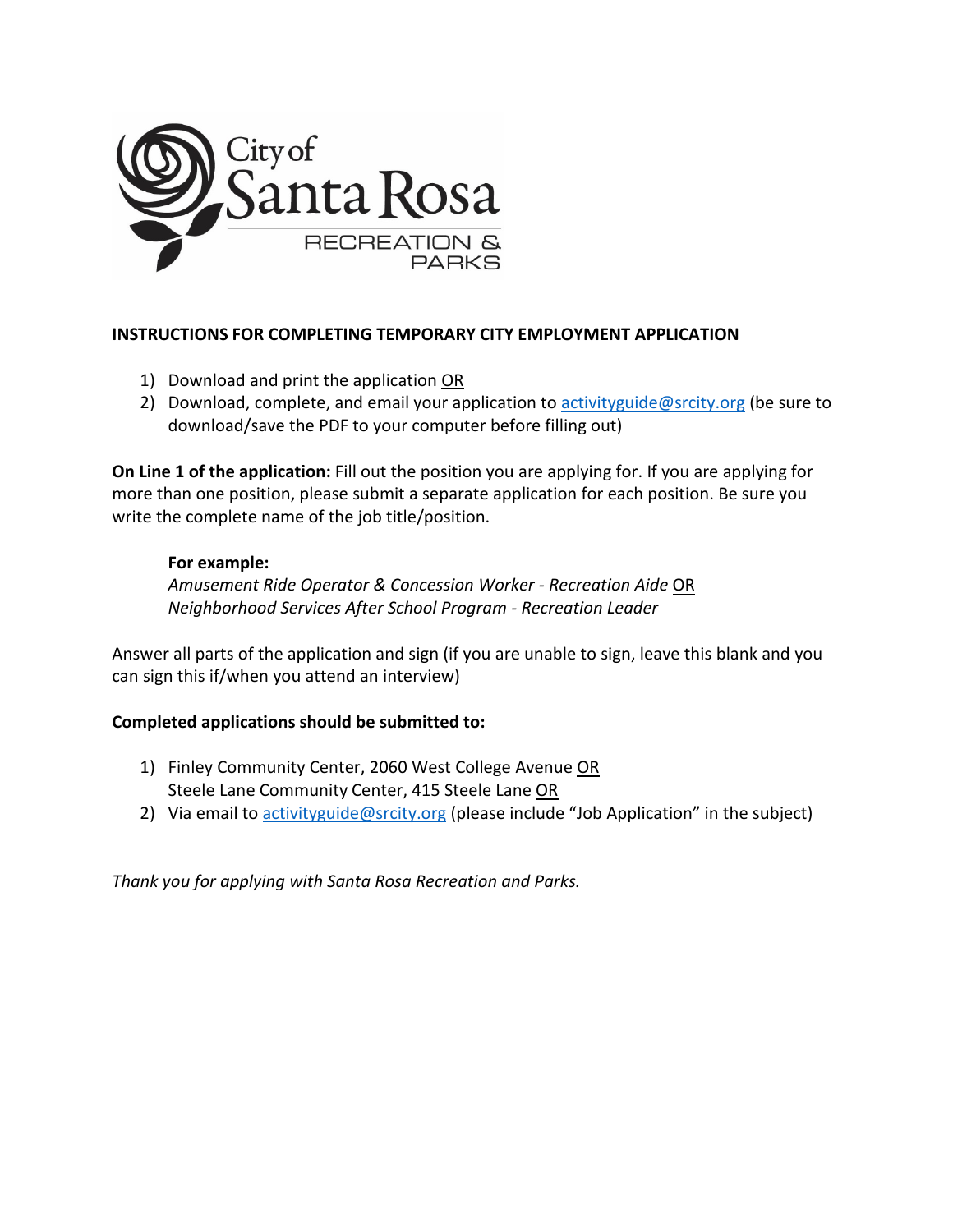

## **Application for Employment**

| Personal Information                                                                                                                                                                                                                                                                     |                   |                            |                               | For Office Use Only  |                          |  |
|------------------------------------------------------------------------------------------------------------------------------------------------------------------------------------------------------------------------------------------------------------------------------------------|-------------------|----------------------------|-------------------------------|----------------------|--------------------------|--|
| 1. Position (Exact Job Title):                                                                                                                                                                                                                                                           |                   |                            |                               |                      |                          |  |
| 2. Last Name:                                                                                                                                                                                                                                                                            | First Name:       |                            | Middle:                       | Exam#                |                          |  |
| 3. Address:                                                                                                                                                                                                                                                                              |                   | Apt $#$ :                  |                               |                      |                          |  |
| City:                                                                                                                                                                                                                                                                                    | State:            | Zip Code:                  |                               |                      |                          |  |
| 4. Email Address:                                                                                                                                                                                                                                                                        |                   |                            |                               |                      |                          |  |
| 5. Home Phone:                                                                                                                                                                                                                                                                           | Cell Phone:       |                            |                               |                      |                          |  |
| Work Phone (If we may contact you at your work number):                                                                                                                                                                                                                                  | (Date Received)   |                            |                               |                      |                          |  |
| 6. Are you currently working for the City of Santa Rosa?                                                                                                                                                                                                                                 |                   |                            |                               |                      |                          |  |
| 7. Have you ever worked for the City of Santa Rosa?                                                                                                                                                                                                                                      |                   |                            | $\Box$ Yes $\Box$ No          |                      |                          |  |
| $\Box$ Yes $\Box$ No<br>8. Are you a retiree of the CalPERS retirement system?<br>If you are a CalPERS retiree, please review the publication: "A Guide to CalPERS Employment After Retirement" available at<br>www.calpers.ca.gov or 888-225-7377 prior to submitting this application. |                   |                            |                               |                      |                          |  |
| 8.a. Are you currently a member of the CalPERS or have you previously worked for an employer with CalPERS? I Yes I No                                                                                                                                                                    |                   |                            |                               |                      |                          |  |
| 9. Are you related to, or in a domestic partnership with, any person employed by the City of Santa Rosa?                                                                                                                                                                                 |                   |                            |                               |                      | $\Box$ Yes $\Box$ No     |  |
| $\Box$ Regular Full Time<br>10. Are you willing to work:                                                                                                                                                                                                                                 |                   | $\Box$ Regular Part Time   | $\Box$ Temporary              | $\Box$ Limited Term  |                          |  |
| 11. Can you, after employment, submit verification of your legal right to work in the United States?                                                                                                                                                                                     |                   |                            |                               |                      | $\Box$ Yes $\Box$ No     |  |
| 12. Do you want Veterans Preference?                                                                                                                                                                                                                                                     |                   | II Yes II No               |                               |                      |                          |  |
| If you do, complete and submit the Veteran's Preference form to the Human Resources Department with a copy of your DD214.<br>For more information, call us at 707-543-3060.                                                                                                              |                   |                            |                               |                      |                          |  |
| <b>Education, Licenses and Certifications</b>                                                                                                                                                                                                                                            |                   |                            |                               |                      |                          |  |
| 13. Do you have a high school diploma, GED or California High School Proficiency Certificate?                                                                                                                                                                                            |                   |                            |                               | $\Box$ Yes $\Box$ No |                          |  |
| 14.<br>Colleges/Universities/<br>Academies Attended                                                                                                                                                                                                                                      | Dates<br>Attended | Course of Study/<br>Major  | Degree<br>Awarded?            | Units Completed      | Date Degree<br>Completed |  |
|                                                                                                                                                                                                                                                                                          |                   |                            | $\Box$ Yes $\Box$ No          |                      |                          |  |
| $\Box$ Yes $\Box$<br>No<br>$\overline{\phantom{a}}$                                                                                                                                                                                                                                      |                   |                            |                               |                      |                          |  |
|                                                                                                                                                                                                                                                                                          |                   |                            | $\square$ Yes $\square$<br>No |                      |                          |  |
| 15.<br><b>Other Relevant Courses</b>                                                                                                                                                                                                                                                     |                   | Name/Location of Institute |                               | Length of Course     | Date                     |  |
| and Training                                                                                                                                                                                                                                                                             | Completed         |                            |                               |                      |                          |  |
|                                                                                                                                                                                                                                                                                          |                   |                            |                               |                      |                          |  |
| Professional License or Certification (if related)<br>16.                                                                                                                                                                                                                                |                   |                            | Serial #                      | Date Issued          | Expiration<br>Date       |  |
|                                                                                                                                                                                                                                                                                          |                   |                            |                               |                      |                          |  |
| 17. Valid Driver's License #:                                                                                                                                                                                                                                                            |                   |                            | Class:                        |                      |                          |  |
| State:<br>18. Do you speak another language? $\Box$ Yes $\Box$ No                                                                                                                                                                                                                        |                   |                            |                               | 19. Typing Speed     |                          |  |
| If yes, indicate the language(s) that you speak:<br>if required:                                                                                                                                                                                                                         |                   |                            |                               |                      |                          |  |
| Employment is contingent upon successful completion of a conviction history check. Only job-related convictions will be considered, and will                                                                                                                                             |                   |                            |                               |                      |                          |  |
| not automatically disqualify the applicant. Questions about conviction history and/or criminal background searches will not be performed<br>until after minimum qualifications are determined, and may be conducted at any later point in the application or hiring process.             |                   |                            |                               |                      |                          |  |
| It is the policy of the City of Santa Rosa to hire only U.S. Citizens and aliens authorized to work in the United States. Documentation of eligibility<br>to work in the United States will be required as a condition of employment.                                                    |                   |                            |                               |                      |                          |  |
| Employment in some positions is contingent upon successfully passing a physical examination.                                                                                                                                                                                             |                   |                            |                               |                      |                          |  |
| Persons employed must execute a loyalty oath, as required by law. In addition, by law all City of Santa Rosa employees are Disaster Service<br>Workers and are subject to be called upon to work in the event of an emergency.                                                           |                   |                            |                               |                      |                          |  |
| ALL APPLICANTS MUST FILL OUT BOTH SIDES OF APPLICATION                                                                                                                                                                                                                                   |                   |                            |                               |                      |                          |  |
|                                                                                                                                                                                                                                                                                          |                   |                            |                               |                      |                          |  |